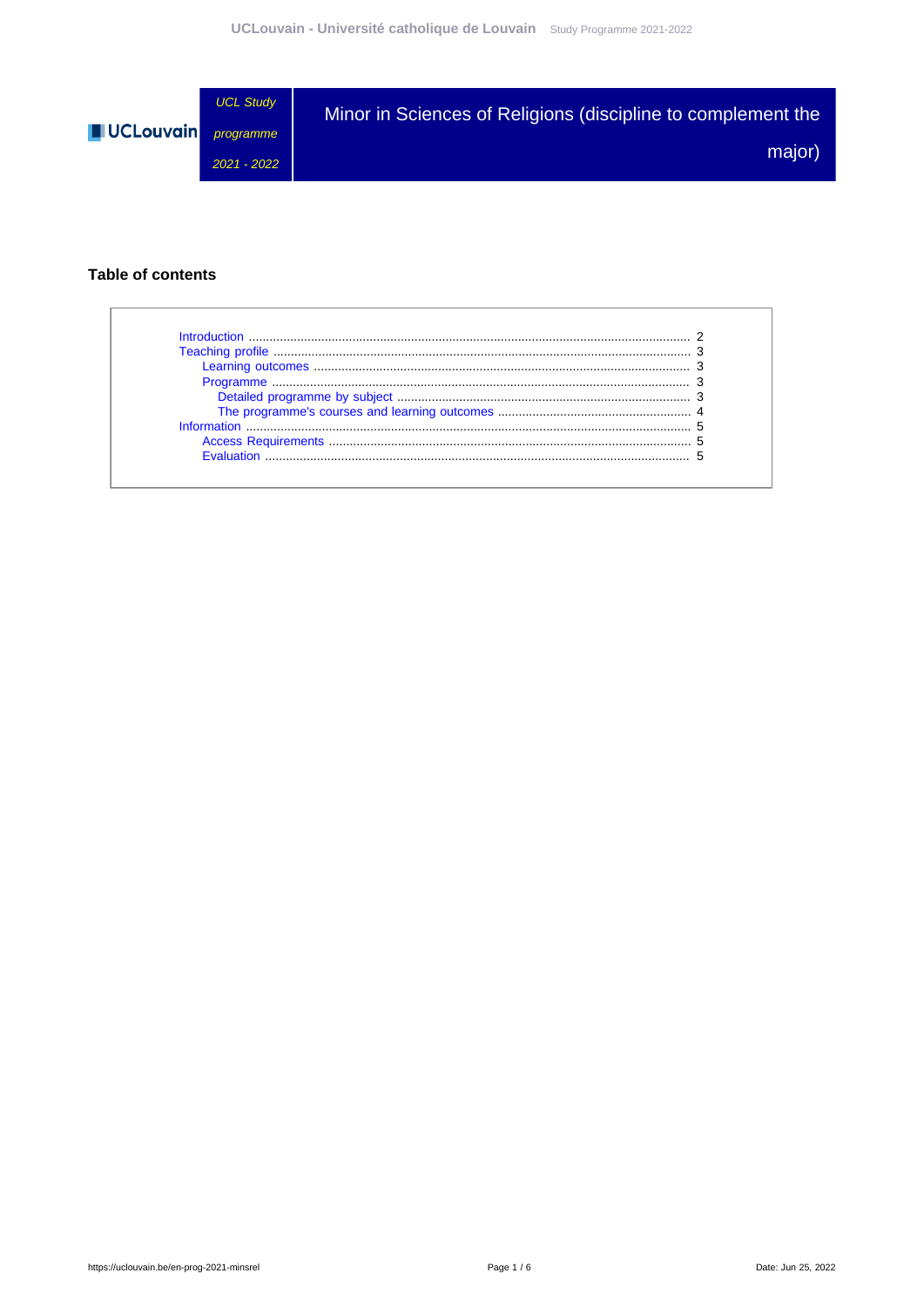**MINSREL - Introduction**

# <span id="page-1-0"></span>**Introduction**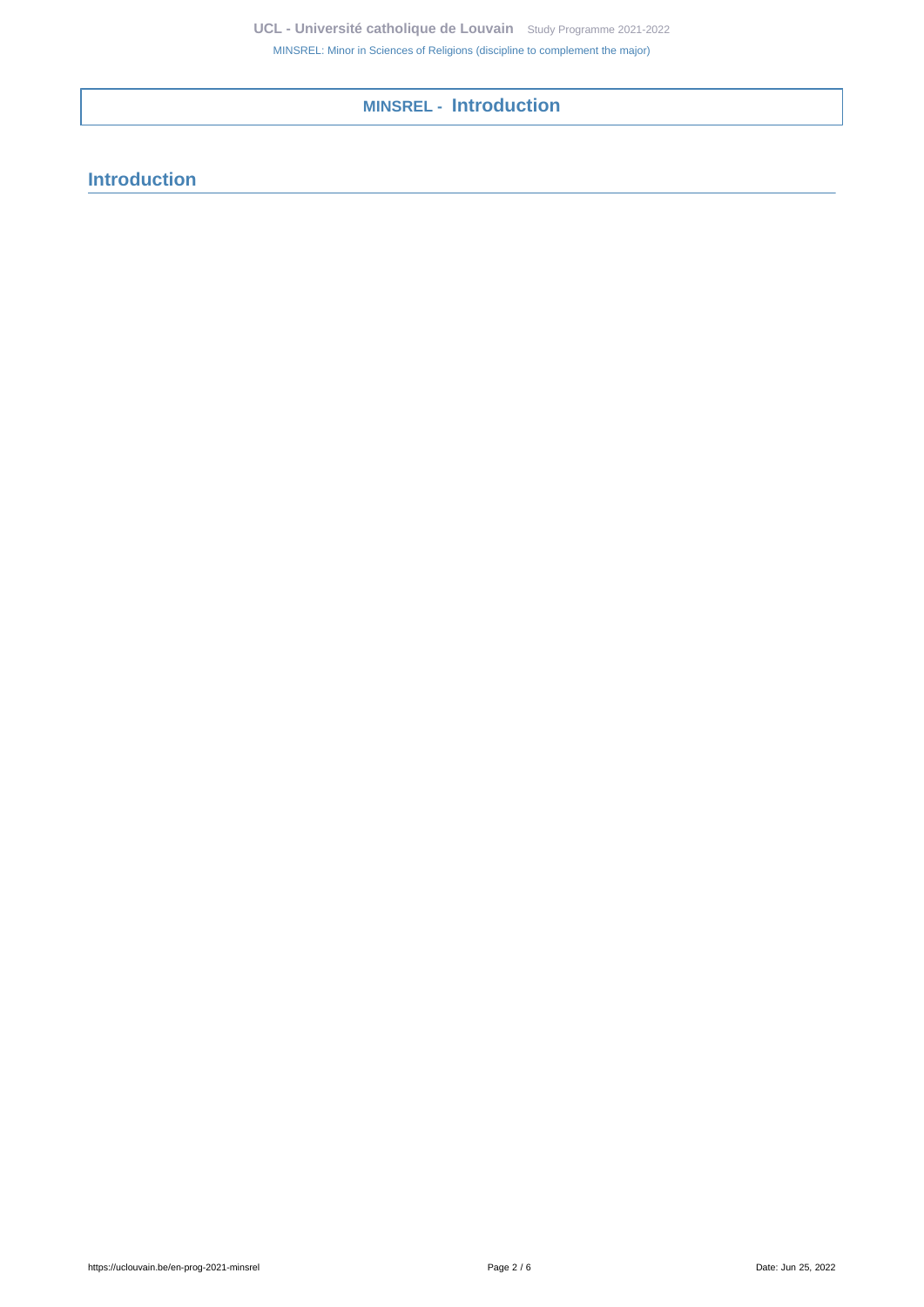# **MINSREL - Teaching profile**

# <span id="page-2-1"></span><span id="page-2-0"></span>**Learning outcomes**

## <span id="page-2-2"></span>**Programme**

## <span id="page-2-3"></span>**DETAILED PROGRAMME BY SUBJECT**

- **O** Mandatory **83 Optional**
- $\Delta$  Not offered in 2021-2022
- Not offered in 2021-2022 but offered the following year
- $\oplus$  Offered in 2021-2022 but not the following year
- $\Delta\,\oplus$  Not offered in 2021-2022 or the following year
- **Activity with requisites**
- Teaching language (FR, EN, ES, NL, DE, ...)

Click on the course title to see detailed informations (objectives, methods, evaluation...)

#### 30 crédits

|            | Year            |
|------------|-----------------|
|            | $2\overline{3}$ |
| o Content: |                 |

### **Sciences Humaines et religions (10 credits)**

#### 10 crédits à choisir parmi :

| <b>&amp; LRELI1264</b> | <b>Religions and Media</b>    | <b>Walter Lesch</b>      | [q2] [30h] [5 Credits] $\oslash$ | $x \times$     |
|------------------------|-------------------------------|--------------------------|----------------------------------|----------------|
| <b>&amp; LRELI1368</b> | <b>Art and Religion</b>       | <b>Ralph Dekoninck</b>   | $[q2]$ [30h] [5 Credits] $\odot$ | $x \mid x$     |
| <b>83 LPSP1338</b>     | <b>Psychology of religion</b> | <b>Vassilis Saroglou</b> | $[q1]$ [22.5h] [5 Credits]       | $x \mathbf{X}$ |
| <b>&amp; LPOLS1329</b> | Sociology of Religion         | <b>Brigitte Maréchal</b> | [q1] [30h] [5 Credits]           | $x \times$     |
| <b>83 LRELI1351</b>    | <b>Bioethics</b>              | Dominique Jacquemin      | [q2] [30h] [5 Credits] $\oplus$  | $x \mid x$     |
| <b>&amp; LRELI1352</b> | Ethics - Society - Religion   | <b>Walter Lesch</b>      | [q1] [30h] [5 Credits] $\odot$   | $x \mid x$     |

### **Histoire du christianisme (5 credits)**

#### 5 crédits à choisir parmi :

| <b>&amp; LRELI1251</b> | <b>History of Christianity: Antiquity</b>    | Jean-Marie Auwers    | [q2] [30h] [5 Credits] $\oplus$        | <b>x x</b> |
|------------------------|----------------------------------------------|----------------------|----------------------------------------|------------|
| <b>83 LRELI1253</b>    | <b>History of Christianity: Middle Ages</b>  | <b>Paul Bertrand</b> | [q2] [30h] [5 Credits] $\Delta \oplus$ | <b>XX</b>  |
| <b>&amp; LRELI1252</b> | <b>History of Christianity: Modern Times</b> | Jean-Pascal Gay      | [q1] [30h] [5 Credits] $\oslash$       | <b>XX</b>  |

## **Religions (15 credits)**

#### 15 crédits à choisir parmi :

| <b>&amp; LGLOR1531</b> | History and Society of Islam and the Arab World | <b>Godefroid De Callatay</b> | [q1] [30h] [5 Credits] $\odot$  | $x \times$ |
|------------------------|-------------------------------------------------|------------------------------|---------------------------------|------------|
| <b>&amp; LRELI1348</b> | <b>Buddhism</b>                                 | <b>Philippe Cornu</b>        | [q2] [30h] [5 Credits] $\odot$  | $x \mid x$ |
| <b>83 LRELI1347</b>    | <b>Hinduism</b>                                 | <b>Philippe Cornu</b>        | [q2] [30h] [5 Credits] $\oplus$ | $x \times$ |
| <b>&amp; LRELI1397</b> | Histoire de la spiritualité chrétienne          | <b>Benoît Lobet</b>          | [q2] [30h] [5 Credits] $\oplus$ | $x \times$ |
| <b>&amp; LRELI1398</b> | Spiritualité chrétienne : auteurs contemporains | <b>Benoît Lobet</b>          | [q2] [30h] [5 Credits] $\odot$  | $x \mid x$ |
| <b>&amp; LRELI1380</b> | <b>Questions of Canon Law</b>                   | Louis-Léon Christians        | [q1] [30h] [5 Credits]          | $x \times$ |
| <b>83 LRELI1278</b>    | God and atheism                                 | <b>Benoît Bourgine</b>       | [q2] [30h] [5 Credits] $\odot$  | $x \times$ |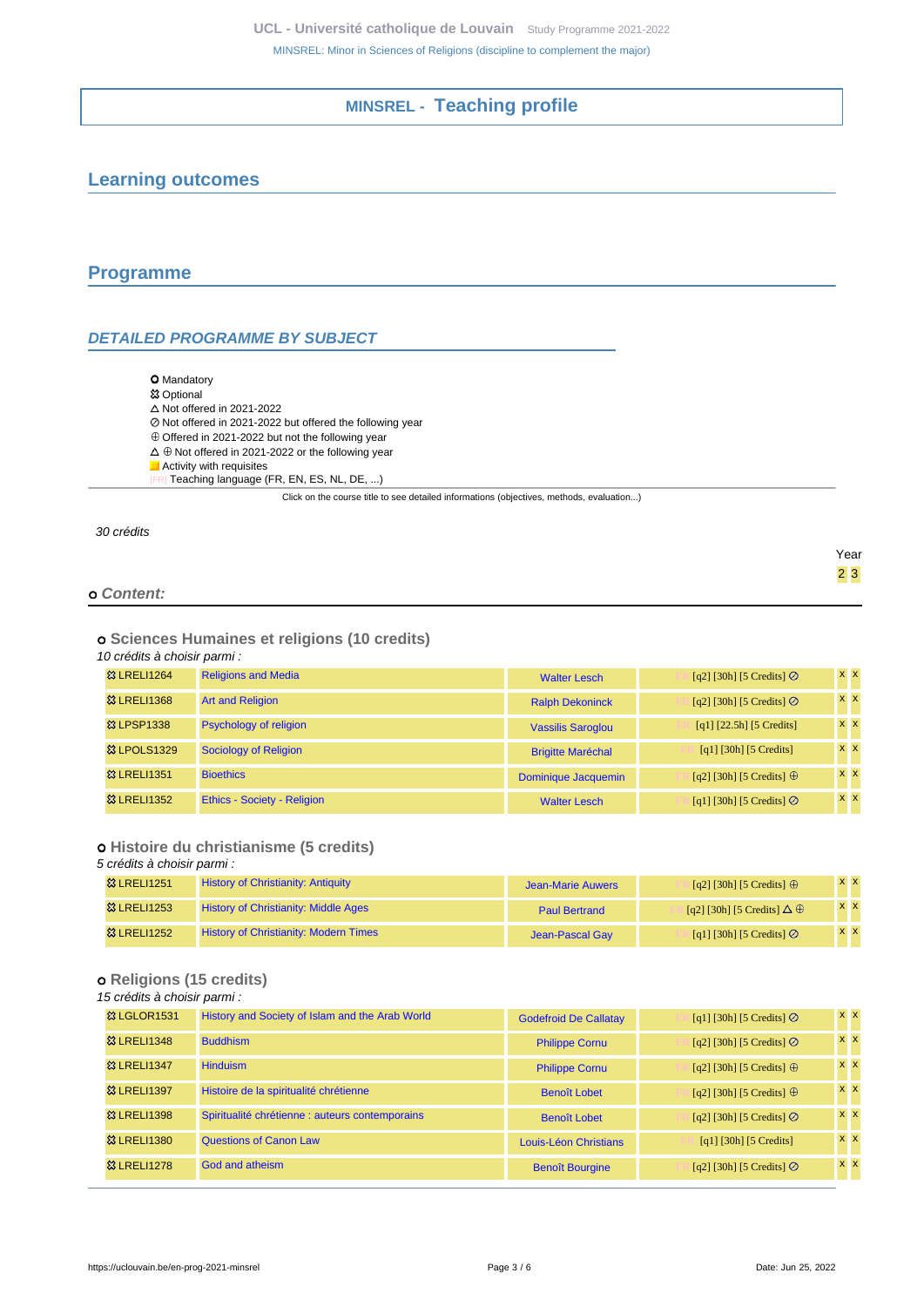### <span id="page-3-0"></span>**THE PROGRAMME'S COURSES AND LEARNING OUTCOMES**

For each UCLouvain training programme, a [reference framework of learning outcomes](https://uclouvain.be/en-prog-2021-minsrel-competences_et_acquis.html) specifies the the skills expected of every graduate on completion of the programme. Course unit descriptions specify targeted learning outcomes, as well as the unit's contribution to reference framework of learning outcomes.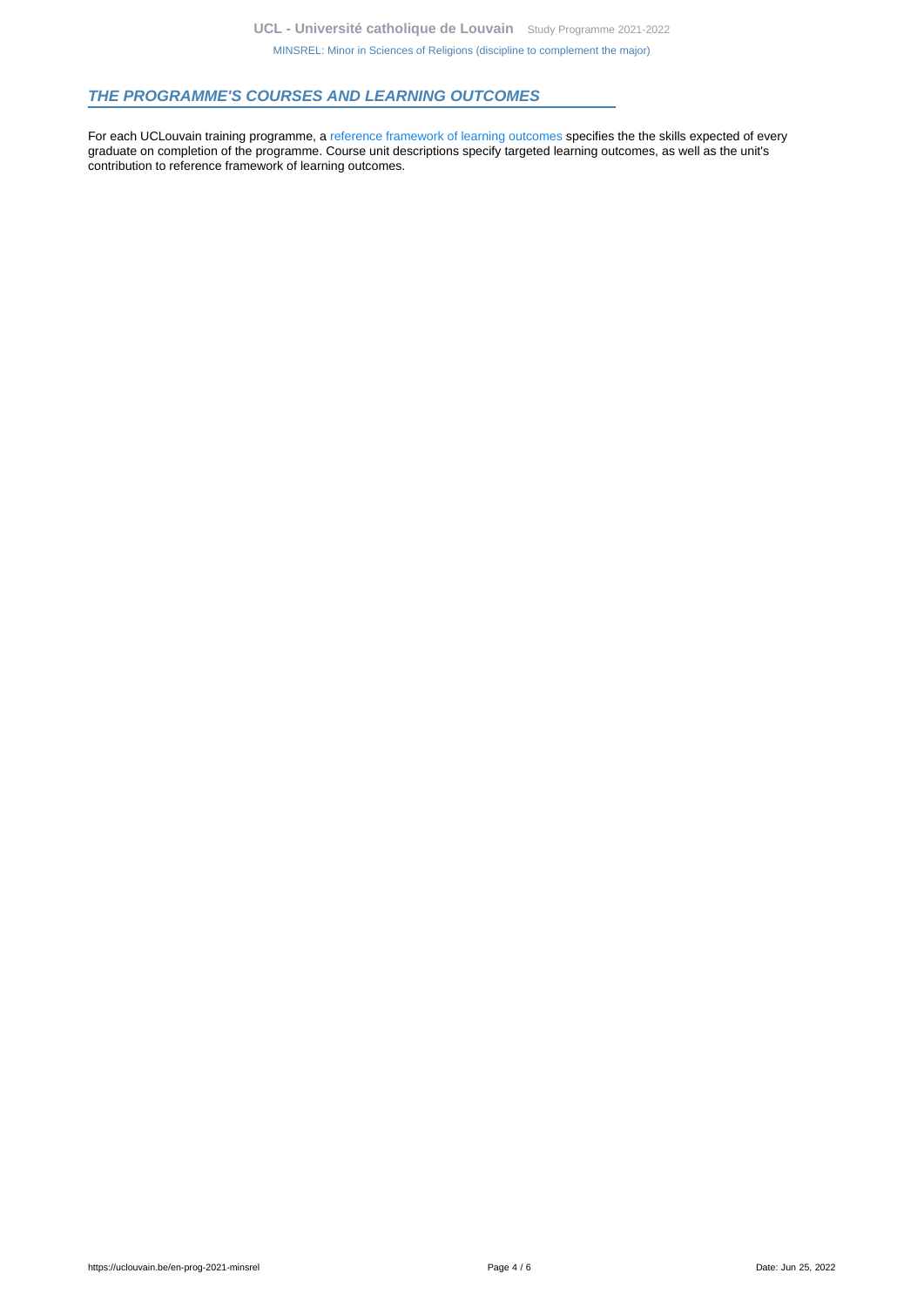**MINSREL - Information**

# <span id="page-4-1"></span><span id="page-4-0"></span>**Access Requirements**

# <span id="page-4-2"></span>**Evaluation**

**The evaluation methods comply with the [regulations concerning studies and exams](https://uclouvain.be/fr/decouvrir/rgee.html). More detailed explanation of the modalities specific to each learning unit are available on their description sheets under the heading "Learning outcomes evaluation method".**